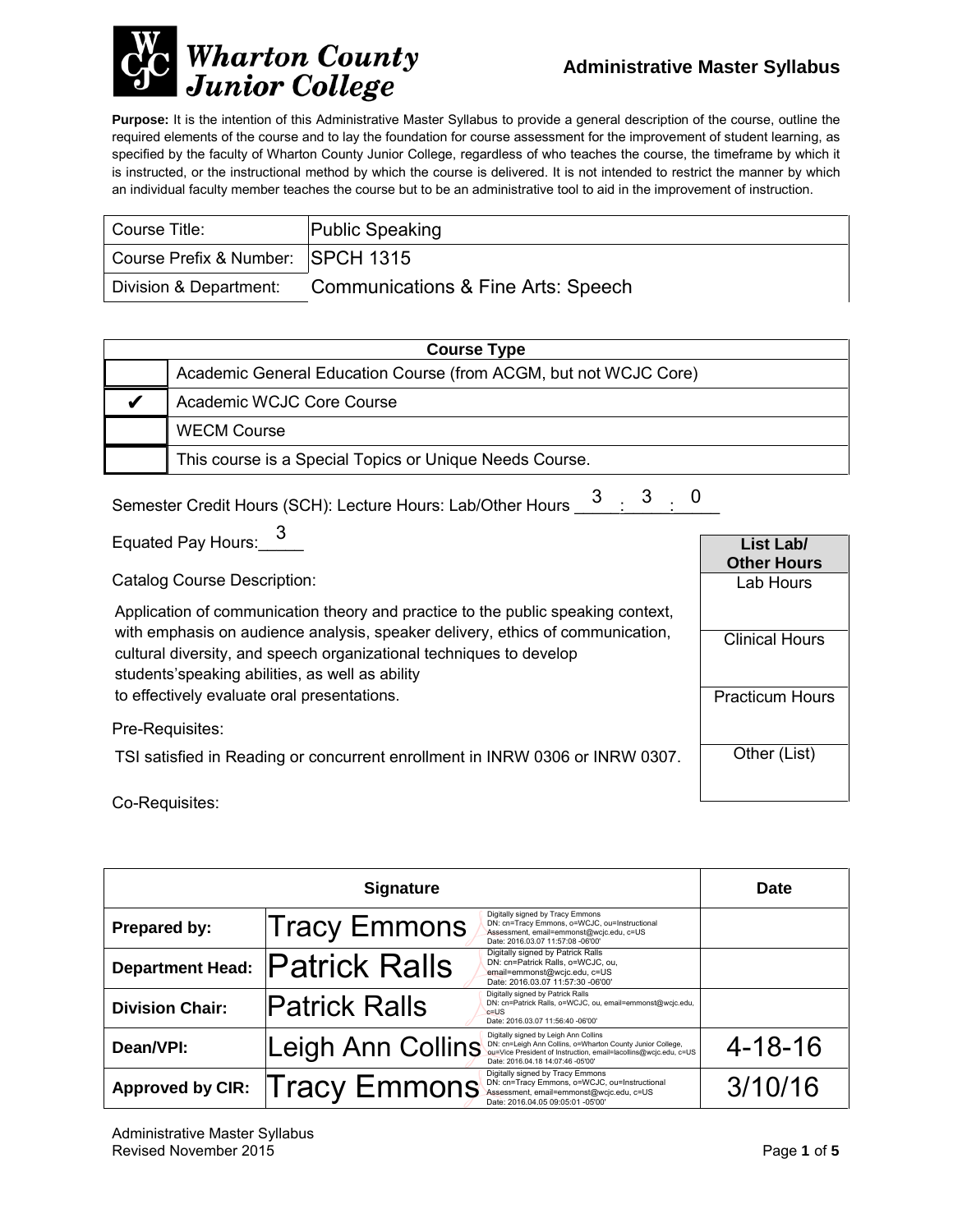**I. Topical Outline:** Each offering of this course must include the following topics (be sure to include information regarding lab, practicum, clinical, or other non-lecture instruction).

Elements of public speaking, basic communication theory Communication apprehension Listening Topic, purpose, thesis Researching the speech topic Audience Analysis Organizational patterns Introductions, conclusions, transitions **Outlining** Effective speech delivery Developing the informative speech Developing the persuasive speech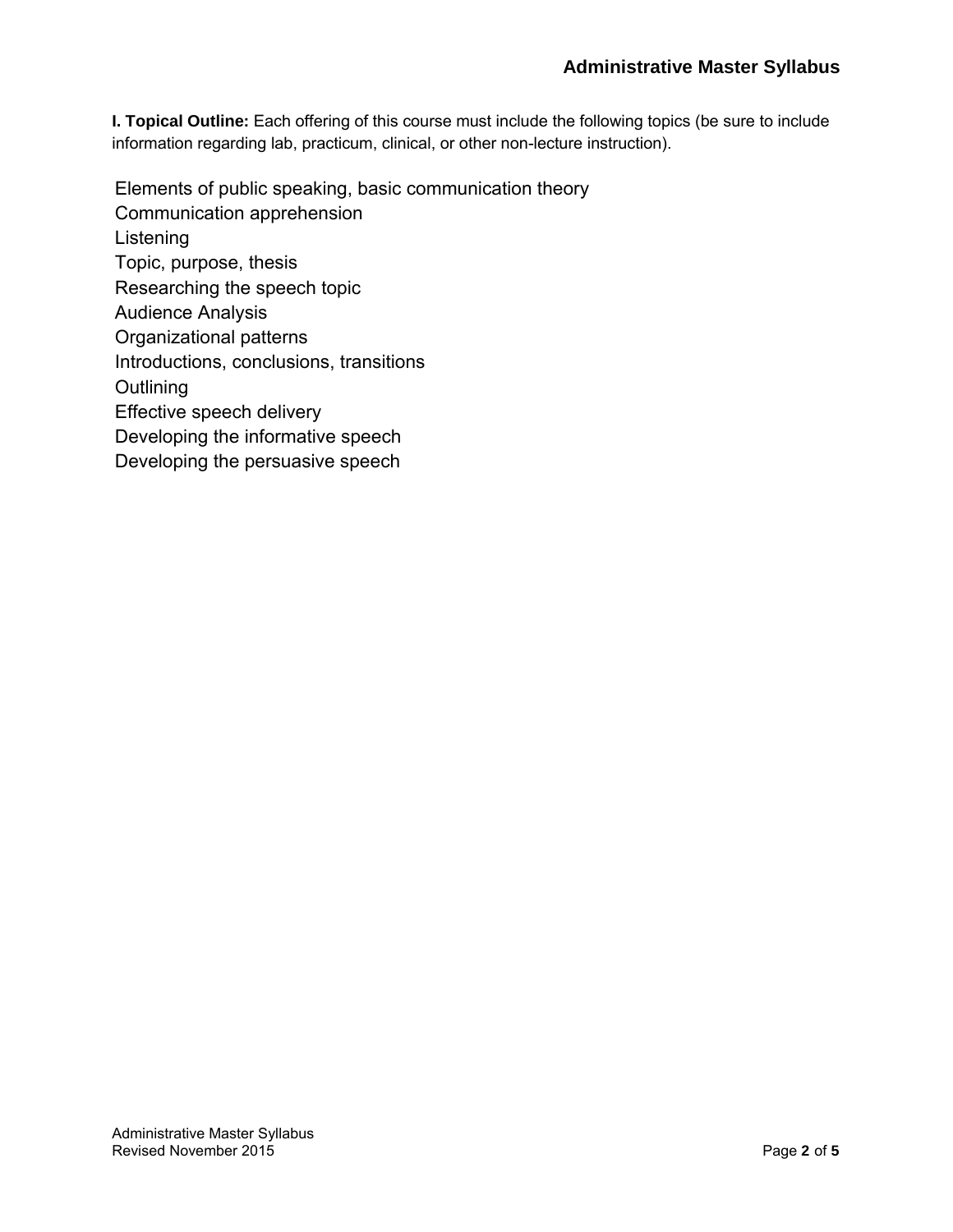### **II. Course Learning Outcomes**

| <b>Learning Outcomes: Upon successful</b><br>completion of this course, students will:                                                                                                                                                                                                                                                                                                                                                                                                                                                                                                                                                                                                      | <b>Methods of Assessment:</b>                                                                                                                                                                                                                                                                                                                                                                                                                                                                                                                                                                                                              |
|---------------------------------------------------------------------------------------------------------------------------------------------------------------------------------------------------------------------------------------------------------------------------------------------------------------------------------------------------------------------------------------------------------------------------------------------------------------------------------------------------------------------------------------------------------------------------------------------------------------------------------------------------------------------------------------------|--------------------------------------------------------------------------------------------------------------------------------------------------------------------------------------------------------------------------------------------------------------------------------------------------------------------------------------------------------------------------------------------------------------------------------------------------------------------------------------------------------------------------------------------------------------------------------------------------------------------------------------------|
| 1. Demonstrate an understanding of the<br>foundational models of communication.<br>2. Apply elements of audience analysis.<br>3. Demonstrate ethical speaking and<br>listening skills by analyzing presentations<br>for evidence and logic.<br>4. Research, develop and deliver<br>extemporaneous speeches with effective<br>verbal and nonverbal techniques.<br>5. Demonstrate effective usage of<br>technology when researching and/or<br>presenting speeches.<br>6. Identify how culture, ethnicity and gender<br>influence communication.<br>7. Develop proficiency in presenting a<br>variety of speeches as an individual or<br>group (e.g. narrative, informative<br>or persuasive). | Students will prepare at least three oral<br>presentations to demonstrate their<br>comprehension and proficiency skills. The<br>following outcomes are assessed during at<br>least one presentation. The choice of which<br>presentation/s varies according to the<br>teaching style of the individual instructor.<br>Outcomes assessed at least once (and<br>may be assessed with each presentation)<br>include:<br>#1, #2, #3, #4, #5, #6, #7.<br>This course requires a departmental exit<br>exam in which knowledge of theory and<br>communication concepts are assessed.<br>Outcomes assessed include:<br>#1, #2, #3, #4, #5, #6, #7. |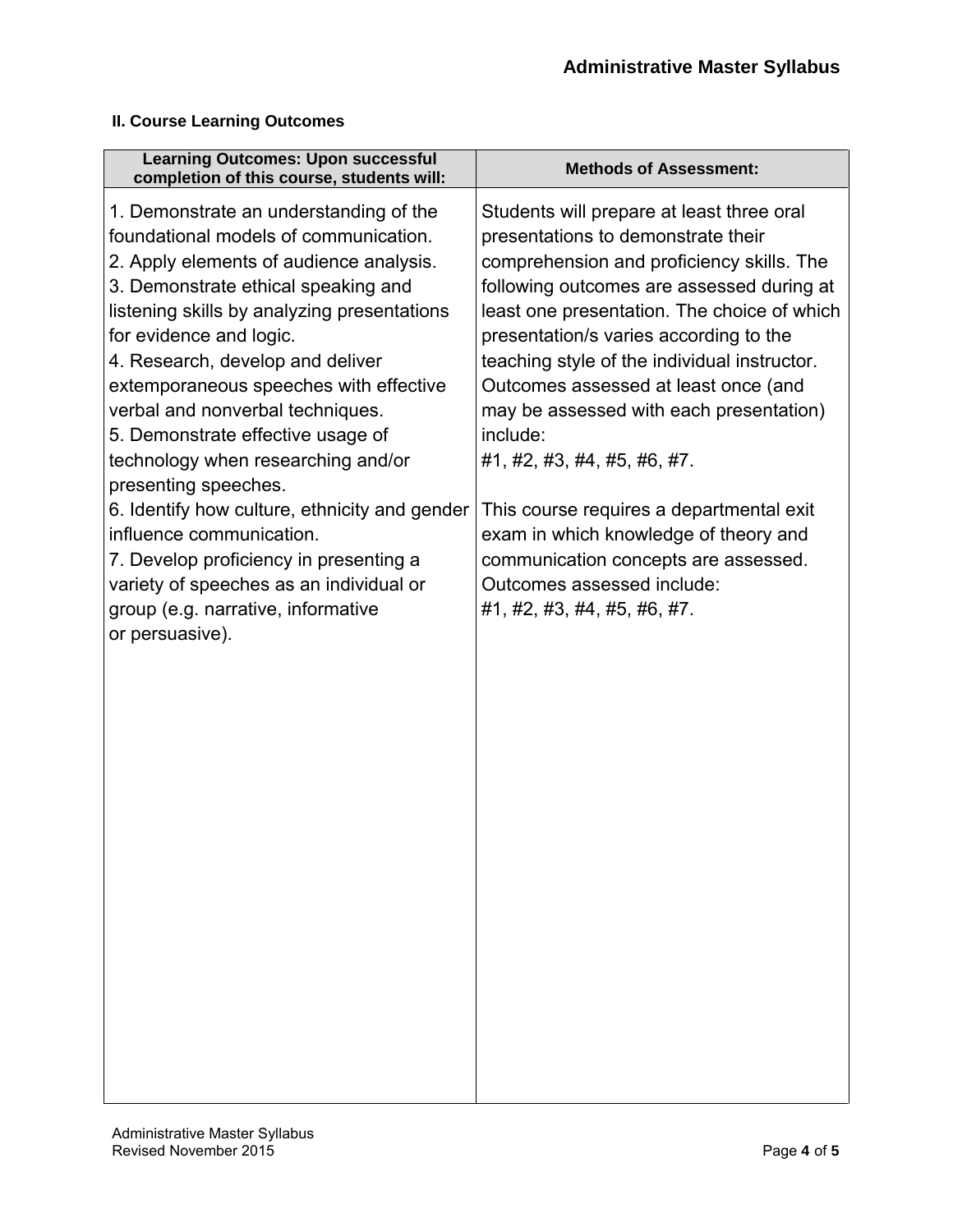**III. Required text(s), optional text(s) and/or materials to be supplied by the student:**

DK Guide to Public Speaking by Lisa A. Ford-Brown, Pearson, Custom **Edition** 

## IV. Suggested course maximum: <u>25 \_</u>\_\_\_

### **V. List any specific or physical requirements beyond a typical classroom required to teach the course.**

Smart classroom with podium

**VI. Course Requirements/Grading System—**Describe any course specific requirements such as research papers or reading assignments and the generalized grading format for the course.

A minimum of three oral presentations will be delivered in front 90-100 = A, of an audience during the semester. At the discretion of the instructor, speeches may be recorded for grading/evaluation purposes. The speech presentations will represent 60%-83% of the overall average in the class. Written assignments will represent 17%-40%. Additionally, all students must take the departmental exit exam (persuasive presentation with rubric.) Examination items consist of one or more of the following: multiple choice, short answer, true/false, matching, fill-in-the-blank, and essay. 80-89=B, 70-79=C, 60-69=D, or

below 60=F 1000-900 points = A, 899-800=B, 799-700=C, 699-600=D, below 600=F

### **VII. Curriculum Checklist**

✔

**Academic General Education Course** (from ACGM-but not in WCJC core)

• No additional documentation needed.

**Academic WCJC Core Course**. Attach the Core Curriculum Review Forms.

- ✔ Critical Thinking
- <u>✔</u> Communication
- **Empirical & Quantitative Skills**
- <u>✔</u>] Teamwork
- $\Box$  Social Responsibility
- <u>v</u> Personal Responsibility

### **WECM Course**

• If needed, revise the Program SCANS Matrix and Competencies Checklist.

Administrative Master Syllabus Revised November 2015 **Page 5** of 5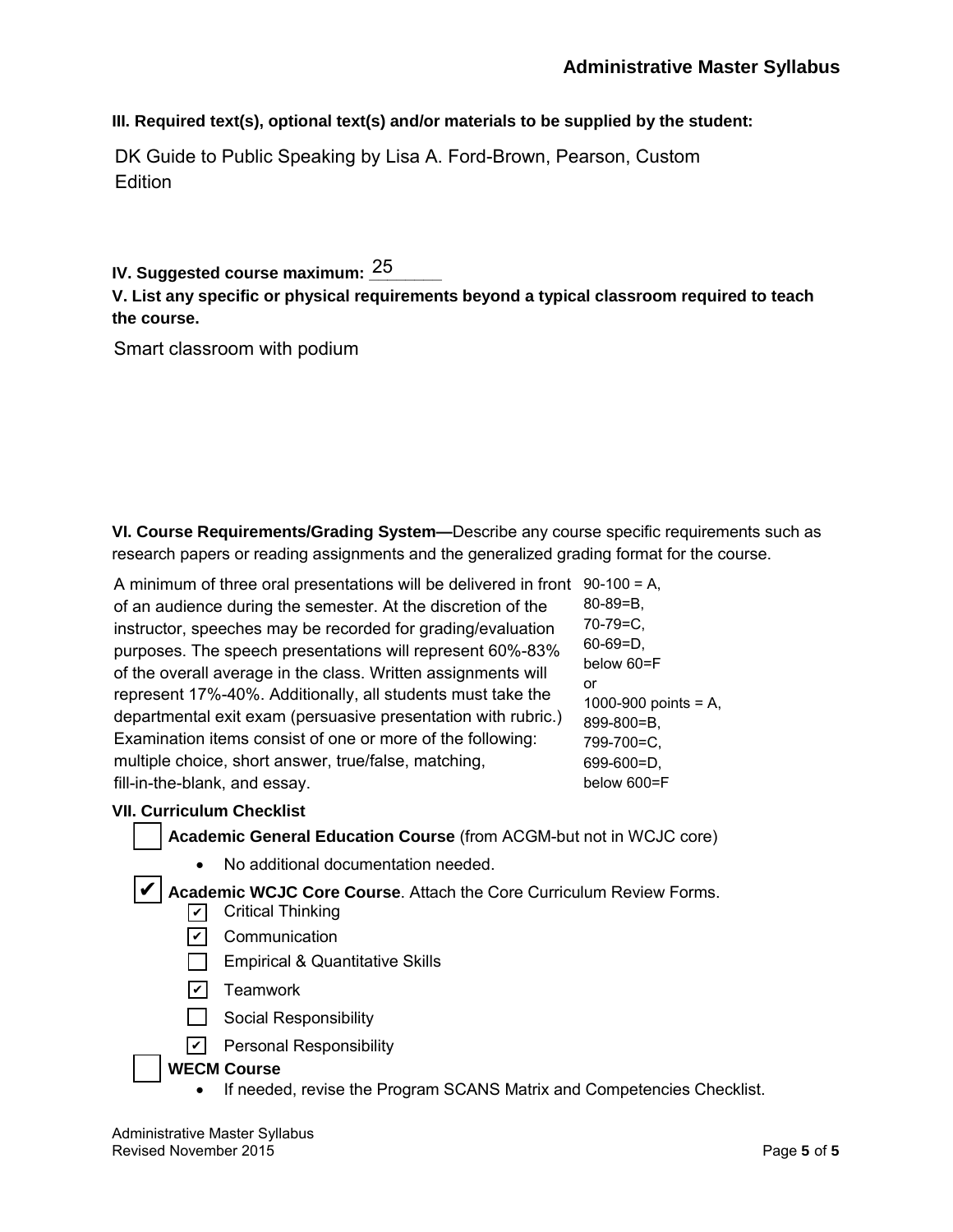

Foundational Component Area: **Communication** Course Prefix & Suffix: Spch 1315

Core Objective: **Critical Thinking Skills—**to include creative thinking, innovation, inquiry, and analysis, evaluation and synthesis of information

| For each core objective, there must be at least two different methods of assessment.<br>Student Learning Outcome supporting core objective: |                                                                                          |                                                                                                           |                                                                                                                               |  |
|---------------------------------------------------------------------------------------------------------------------------------------------|------------------------------------------------------------------------------------------|-----------------------------------------------------------------------------------------------------------|-------------------------------------------------------------------------------------------------------------------------------|--|
| <b>SLO</b> Status                                                                                                                           | <b>Student Learning Outcome (SLO)</b>                                                    | <b>Learning Activity</b>                                                                                  | <b>Assessment</b>                                                                                                             |  |
| The SLO is:                                                                                                                                 | Insert SLO (from Administrative Master Syllabi) below                                    | Provide a brief name and<br>description of the sample learning<br>activity:                               | Provide a brief name and<br>description of the sample quiz,<br>exam, rubric, assignment, etc. for<br>assessing the objective: |  |
| $\Box$ Existing<br>Revised<br>$\Box$ New<br>$\blacksquare$ State<br>Mandated                                                                | Demonstrate effective usage of technology when<br>researching and/or presenting speeches | Library orientation<br>Informative speech<br>Demonstration speech<br>Lecture/Class Discussion             | Orientation assessment<br>Informative rubric<br>Demonstration rubric<br>quiz/exam                                             |  |
| $\Box$ Existing<br>$\Box$ Revised<br>$\Box$ New<br>State<br>Mandated                                                                        | Apply elements of audience analysis                                                      | Informative speech<br>Persuasive speech<br>Audience analysis<br>questionnaire<br>Lecture/Class Discussion | Informative rubric<br>Persuasive rubric<br>Questionnaire<br>quiz/exam                                                         |  |
| $\Box$ Existing<br>$\Box$ Revised<br>$\Box$ New<br>$\Box$ State<br>Mandated                                                                 |                                                                                          |                                                                                                           |                                                                                                                               |  |

 $_{\text{Date:}}$  5-8-2013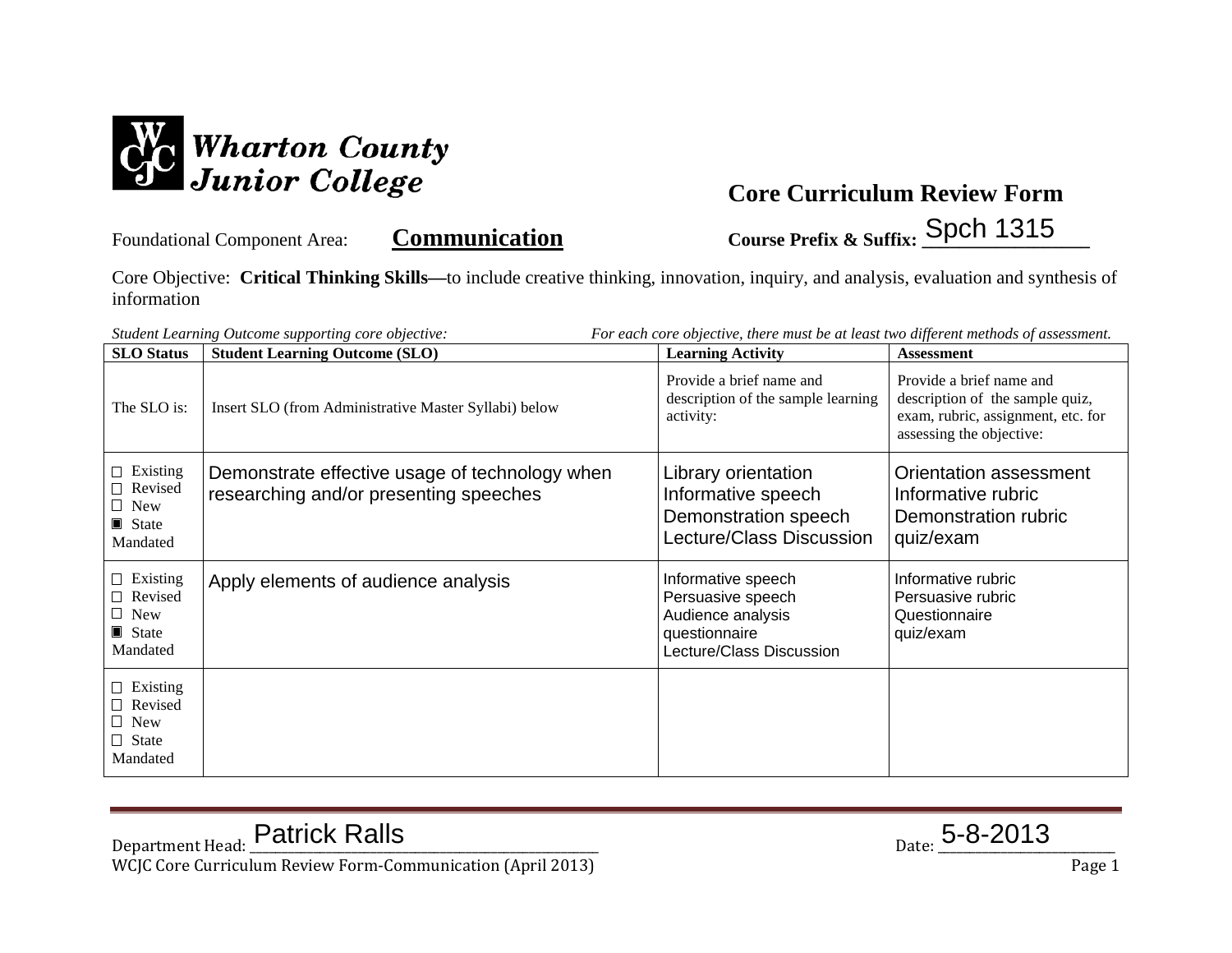

Foundational Component Area: **Communication Course Prefix & Suffix: \_\_\_\_\_\_\_\_\_\_\_\_\_\_\_\_\_\_\_\_** Spch 1315

Core Objective: **Communication Skills—**to include effective development, interpretation and expression of ideas through written, oral and visual communication

| <b>SLO</b> Status                                                           | <b>Student Learning Outcome (SLO)</b>                                                                       | <b>Learning Activity</b>                                                                                                                                                                              | <b>Assessment</b>                                                                                                             |
|-----------------------------------------------------------------------------|-------------------------------------------------------------------------------------------------------------|-------------------------------------------------------------------------------------------------------------------------------------------------------------------------------------------------------|-------------------------------------------------------------------------------------------------------------------------------|
| The SLO is:                                                                 | Insert SLO (from Administrative Master Syllabi) below                                                       | Provide a brief name and<br>description of the sample learning<br>activity:                                                                                                                           | Provide a brief name and<br>description of the sample quiz,<br>exam, rubric, assignment, etc. for<br>assessing the objective: |
| $\Box$ Existing<br>$\Box$ Revised<br>$\Box$ New<br>State<br>Mandated        | Research, develop and deliver extemporaneous<br>speeches with effective verbal and nonverbal<br>techniques. | Introduction, Demo, Significant<br>Event, Policy Stance, Informative<br>(individual/group), Persuasive,<br>impromptu, and/or Special occasion<br>speech<br>Lecture/class discussion                   | rubric<br>quiz/exam                                                                                                           |
| $\Box$ Existing<br>$\Box$ Revised<br>$\Box$ New<br>$\Box$ State<br>Mandated | Demonstrate an understanding of the foundational<br>models of communication.                                | Lecture/class discussion                                                                                                                                                                              | quiz/exam                                                                                                                     |
| $\Box$ Existing<br>$\Box$ Revised<br>$\Box$ New<br>$\Box$ State<br>Mandated | Identify how culture, ethnicity, and gender influence<br>communication.                                     | Introduction, Demo, Significant Event,<br>Policy Stance, Informative<br>(individual/group), Persuasive, impromptu,<br>and/or Special occasion speech<br>Lecture/class discussion<br>Audience analysis | rubric<br>quiz/exam<br>questionnaire                                                                                          |

*Student Learning Outcome supporting core objective: For each core objective, there must be at least two different methods of assessment.*

 $_{\text{Date:}}$  5-8-2013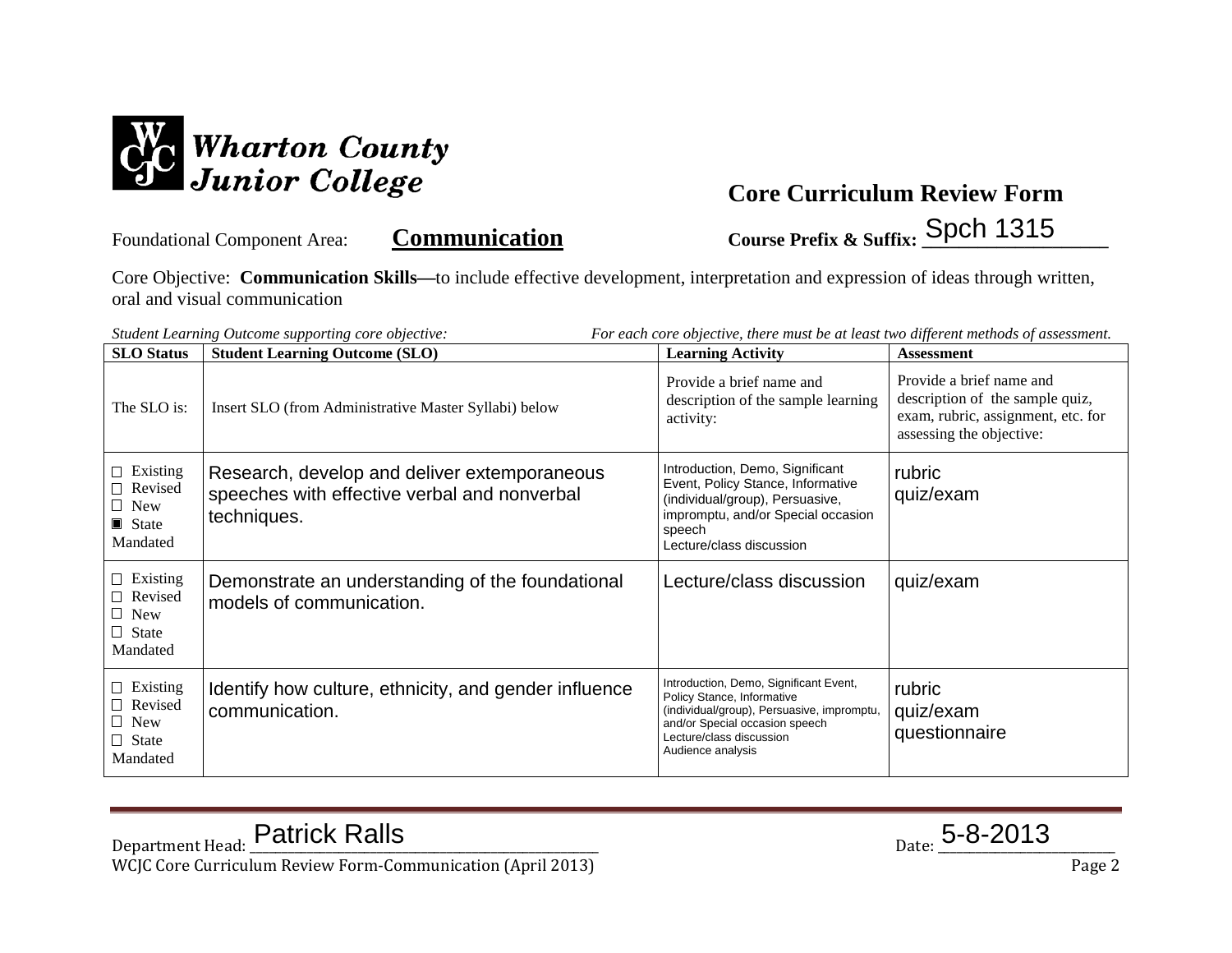

Foundational Component Area: **Communication Course Prefix & Suffix: \_\_\_\_\_\_\_\_\_\_\_\_\_\_\_\_\_\_\_\_** Spch 1315

Core Objective: **Teamwork—**to include the ability to consider different points of view and to work effectively with others to support a shared purpose or goal

| For each core objective, there must be at least two different methods of assessment.<br>Student Learning Outcome supporting core objective: |                                                                                                                                     |                                                                             |                                                                                                                               |  |
|---------------------------------------------------------------------------------------------------------------------------------------------|-------------------------------------------------------------------------------------------------------------------------------------|-----------------------------------------------------------------------------|-------------------------------------------------------------------------------------------------------------------------------|--|
| <b>SLO</b> Status                                                                                                                           | <b>Student Learning Outcome (SLO)</b>                                                                                               | <b>Learning Activity</b>                                                    | <b>Assessment</b>                                                                                                             |  |
| The SLO is:                                                                                                                                 | Insert SLO (from Administrative Master Syllabi) below                                                                               | Provide a brief name and<br>description of the sample learning<br>activity: | Provide a brief name and<br>description of the sample quiz,<br>exam, rubric, assignment, etc. for<br>assessing the objective: |  |
| $\Box$ Existing<br>□ Revised<br>$\Box$ New<br>$\blacksquare$ State<br>Mandated                                                              | Develop proficiency in presenting a variety of<br>speeches as an individual or group (e.g. narrative,<br>informative or persuasive) | Impromptu group analysis<br>Informative speech<br>Group presentation        | workheet<br>intragroup questionnaire<br>teamwork rubric                                                                       |  |
| $\Box$ Existing<br>$\Box$ Revised<br>$\Box$ New<br>$\Box$ State<br>Mandated                                                                 |                                                                                                                                     |                                                                             |                                                                                                                               |  |
| $\Box$ Existing<br>□ Revised<br>$\Box$ New<br>$\Box$ State<br>Mandated                                                                      |                                                                                                                                     |                                                                             |                                                                                                                               |  |

 $_{\text{Date:}}$  5-8-2013